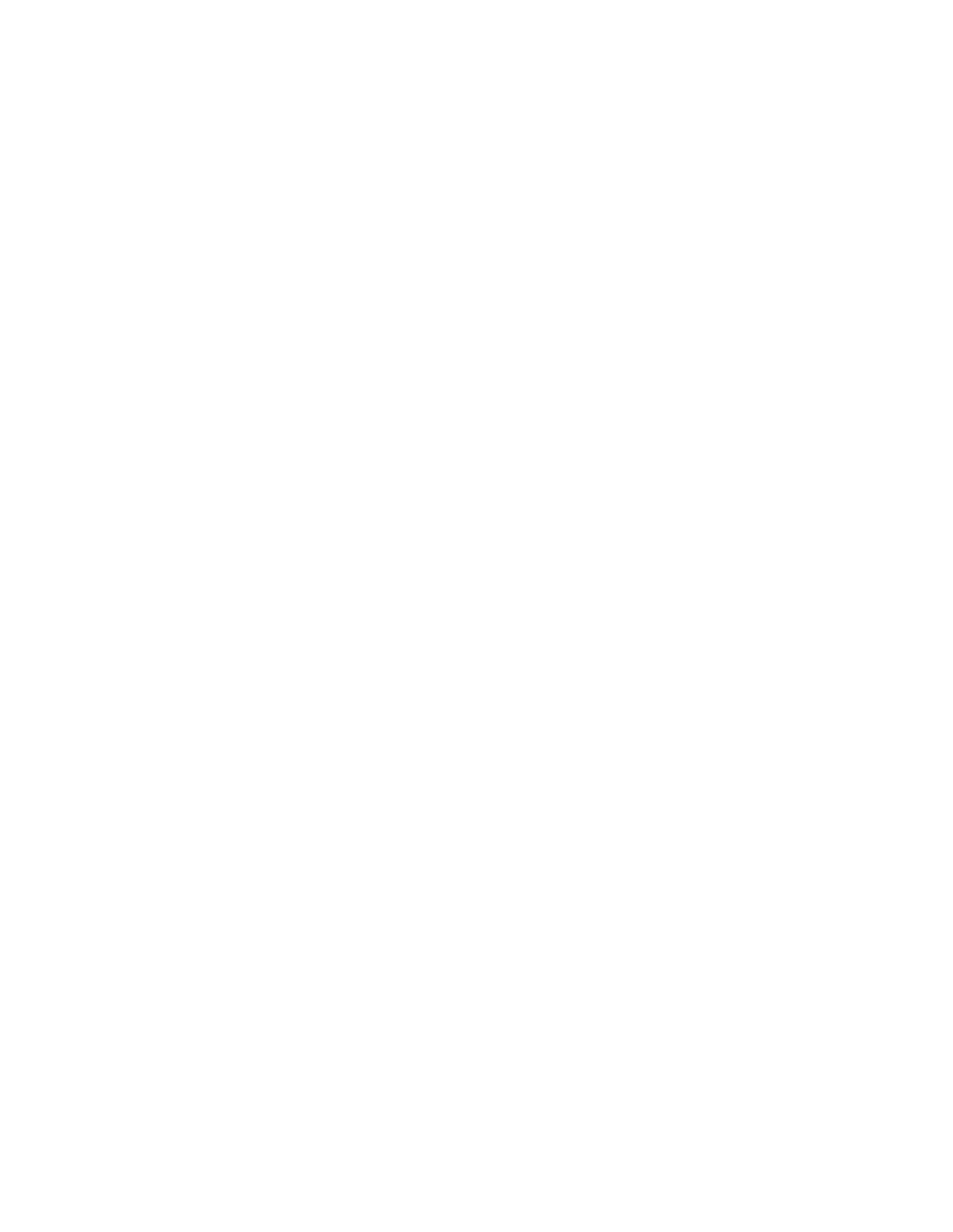#### **BURKE, Justice.**

[¶1] Michael Angelo Sena, Jr., claims the district court did not follow the required procedures when it accepted his plea of no contest to a charge of battery. We conclude that the procedural requirements were met, and affirm.

#### *ISSUE*

[¶2] The issue stated by Mr. Sena is "Whether the trial court failed to comply with the procedural requirements of Rule 11 of the Wyoming Rules of Criminal Procedure."

### *FACTS*

[¶3] On August 15, 2008, an information was filed against Mr. Sena, charging him with "Battery – Third Offense Domestic," in violation of Wyo. Stat. Ann. § 6-2-501(b) and  $(f)(ii)$  (LexisNexis 2007).<sup>1</sup> According to the affidavit of probable cause filed in support of the information, Mr. Sena"s girlfriend was giving him a ride in her car. He was extremely intoxicated. While they were stopped at an intersection, Mr. Sena started punching her and pulling her hair. She opened the driver"s door, and fell from the car. Mr. Sena fell on top of her, hitting and biting. She escaped, ran to a hiding place, and

The Wyoming legislature amended this statute in 2009, but in ways that do not affect this appeal. *See* 2009 Wyo. Sess. Laws ch. 124.

 $<sup>1</sup>$  The pertinent portions of this statute read as follows:</sup>

<sup>(</sup>b) A person is guilty of battery if he unlawfully touches another in a rude, insolent or angry manner or intentionally, knowingly or recklessly causes bodily injury to another . . . .

<sup>(</sup>f) A household member as defined by W.S. 35-21-102 who commits a second or subsequent battery against any other household member shall be punished as follows: ...

<sup>(</sup>ii) A person convicted upon a plea of guilty or no contest or found guilty of a third or subsequent offense under this subsection against any other household member, after having been convicted upon a plea of guilty or no contest or found guilty of a violation of W.S.  $6-2-501(a)$ , (b), (e) or (f),  $6-2-502$ , 6-2-503, 6-2-504 or other substantially similar law of this or any other state, tribe or territory against any other household member within the previous ten (10) years is guilty of a felony punishable by imprisonment for not more than five (5) years, a fine of not more than two thousand dollars (\$2,000.00), or both.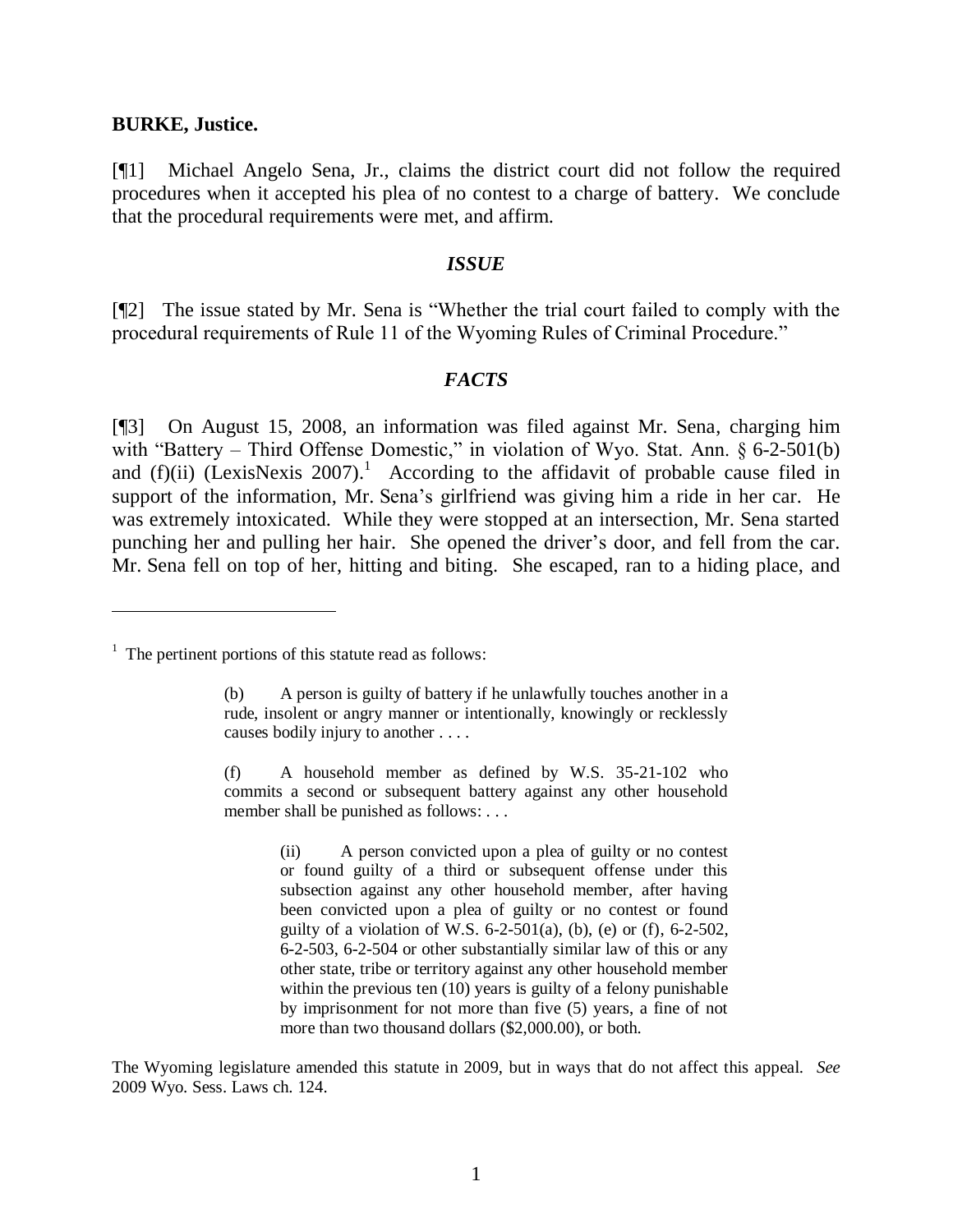called the police.

[¶4] The responding officer found her still in hiding. He observed that she was extremely upset, and had "numerous abrasions, cuts, and bite marks over her body." He found Mr. Sena passed out in the car, with scratches on his face and blood on his hands. The officer placed him under arrest. He and his girlfriend were taken to the hospital for medical attention. Mr. Sena was then taken to jail.

[¶5] On September 18, 2008, Mr. Sena entered a plea of not guilty, and was released on bond pending trial. On February 18, 2009, Mr. Sena appeared before the court on a motion to modify his bond. At the start of this hearing, defense counsel told the court that Mr. Sena was prepared to change his plea to no contest. As defense counsel explained, "the reason for the no contest plea," as opposed to a guilty plea, "is that he was highly intoxicated on the night and day that this occurred and has a very limited memory of what occurred." Defense counsel informed the court that there was a "limited" plea agreement: there was no agreement as to sentencing, but the prosecution agreed not to object to Mr. Sena"s request to be released on bond until sentencing, allowing him to participate in a residential treatment program.

[¶6] The court advised Mr. Sena of his rights, and engaged him in a colloquy to determine whether the requirements for accepting the no contest plea were met. This colloquy is at the heart of Mr. Sena"s appeal, and additional details will be considered in the discussion below. The court found that there was a sufficient factual basis for accepting the no contest plea, and that the plea was made voluntarily and knowingly. It then accepted Mr. Sena"s no contest plea. It ordered a Presentence Investigation Report, and told Mr. Sena that after the report was filed, he would be sentenced at the court's discretion. In accordance with Mr. Sena"s request, and without objection from the prosecution, the court released Mr. Sena on bond. Conditions of his bond included no contact with his girlfriend and successful completion of the residential treatment program.

[¶7] Mr. Sena enrolled in the treatment program, but was soon terminated from it because he had contacted his girlfriend. His bond was revoked, and he was sent to jail pending sentencing. At the sentencing hearing on July 2, 2009, Mr. Sena"s defense counsel noted that Mr. Sena had already spent approximately ten months in jail on this charge, and urged the court to sentence him to time served, followed by enrollment in a residential treatment program, then intensive supervised probation. The prosecution emphasized Mr. Sena"s lengthy criminal record, which included several prior convictions for batteries against girlfriends, and advocated a sentence of three to five years imprisonment. The court stated that it had reviewed all of the sentencing alternatives, but found that other options "are not appropriate and that it is necessary to impose a sentence of incarceration." Mr. Sena received a sentence of thirty to sixty months imprisonment, with credit for time already served. Mr. Sena appealed.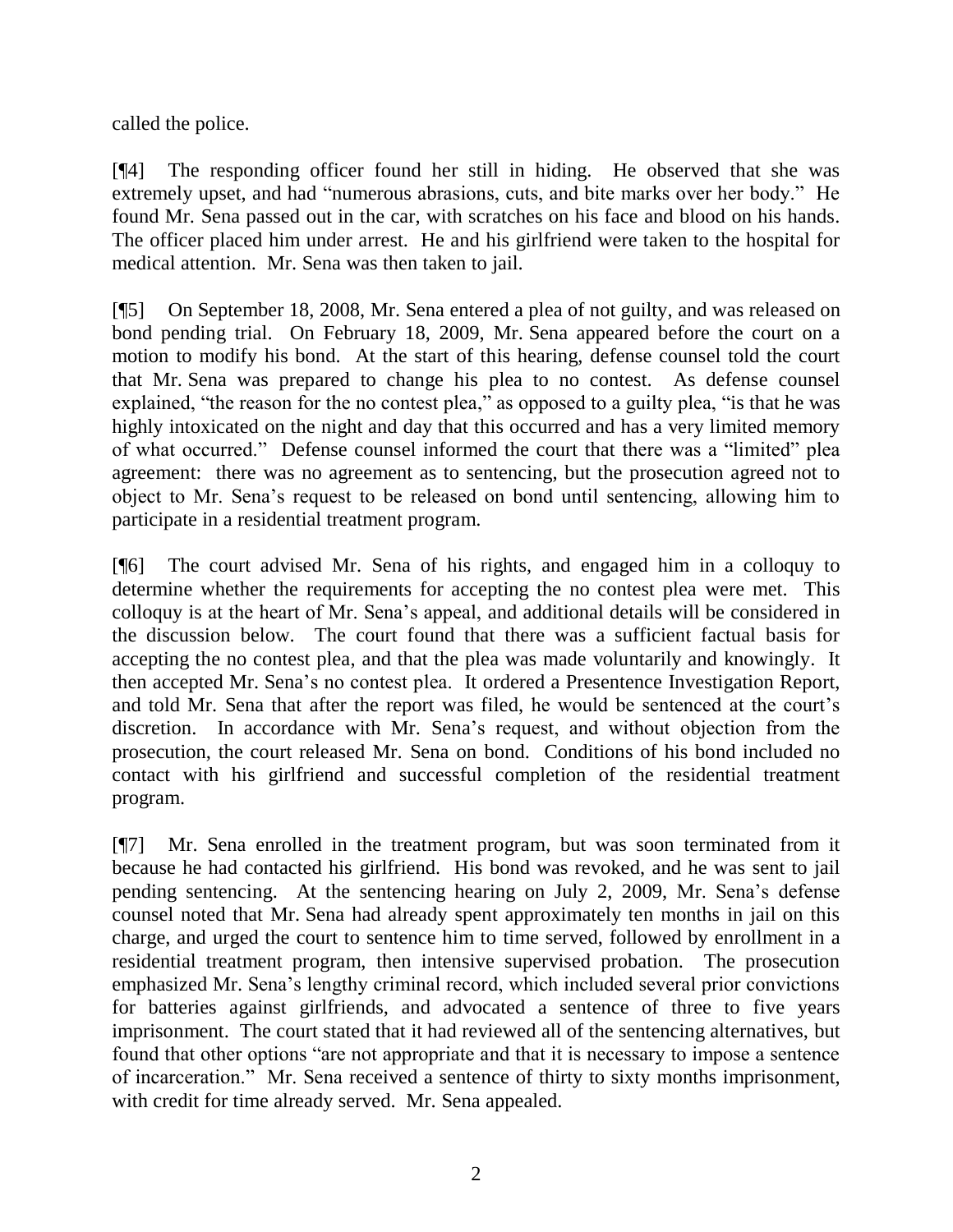## *DISCUSSION*

[¶8] Mr. Sena"s broad contention that the court did not comply with W.R.Cr.P. 11 is divided into three specific issues. First, he claims that the court did not properly advise him of the elements of the crime charged. Second, he maintains that the court did not tell him whether he could or could not withdraw the plea. Third, he asserts that the court did not advise him that his sentence could be affected by the Addicted Offender Accountability Act. The State counters that the district court met all of the requirements of Rule 11, with "every 'i' dotted and every 't' crossed."

[¶9] Rule 11 sets forth procedures "for courts to use in determining that a defendant"s plea is intelligent, knowing and voluntary and entered with an understanding of the consequences." *Thomas v. State*, 2007 WY 186, ¶ 9, 170 P.3d 1254, 1257 (Wyo. 2007). The general purpose of the rule is "to assist the district judge in making the constitutionally required determination that a defendant's guilty plea is truly voluntary." *Britain v. State*, 497 P.2d 543, 545 (Wyo. 1972) (interpreting former W.R.Cr.P. 15, now W.R.Cr.P. 11, and quoting *McCarthy v. United States*, 394 U.S. 459, 465, 89 S.Ct. 1166, 1170, 22 L.Ed.2d 418 (1969)).

> Claims regarding the voluntariness of a guilty plea are reviewed *de novo*. *Maes v. State*, 2005 WY 70, ¶ 9, 114 P.3d 708, 710 (Wyo. 2005); *Van Haele v. State*, 2004 WY 59, ¶ 12, 90 P.3d 708, 711 (Wyo. 2004). We examine the procedure utilized to accept a guilty plea as a whole to determine if the trial court "sufficiently described the nature of the charges, including the possible penalties; informed the defendant of the right to representation; informed the defendant of the rights waived by a guilty plea; and obtained a factual basis for the plea." *Id*.[, ¶ 11, 90 P.3d at 711 (emphasis omitted).] These procedural requirements are intended to assure that the defendant is not misled into an unintentional waiver of substantial rights. *Reyna v. State*, 2001 WY 105, ¶9, 33 P.3d 1129, 1132 (Wyo. 2001); *McCarty v. State*, 883 P.2d 367, 372 (Wyo. 1994). A guilty plea will stand where the totality of the circumstances demonstrates that the defendant made a voluntary and intelligent choice to plead guilty from alternative courses of action available to him and understood the consequences of his plea. *Maes*, ¶ 9, 114 P.3d at 710.

*Craig v. State*, 2007 WY 122, ¶ 8, 163 P.3d 828, 830-31 (Wyo. 2007). Mr. Sena did not enter a guilty plea, but rather a no contest or "nolo contendere" plea. However, "[f]or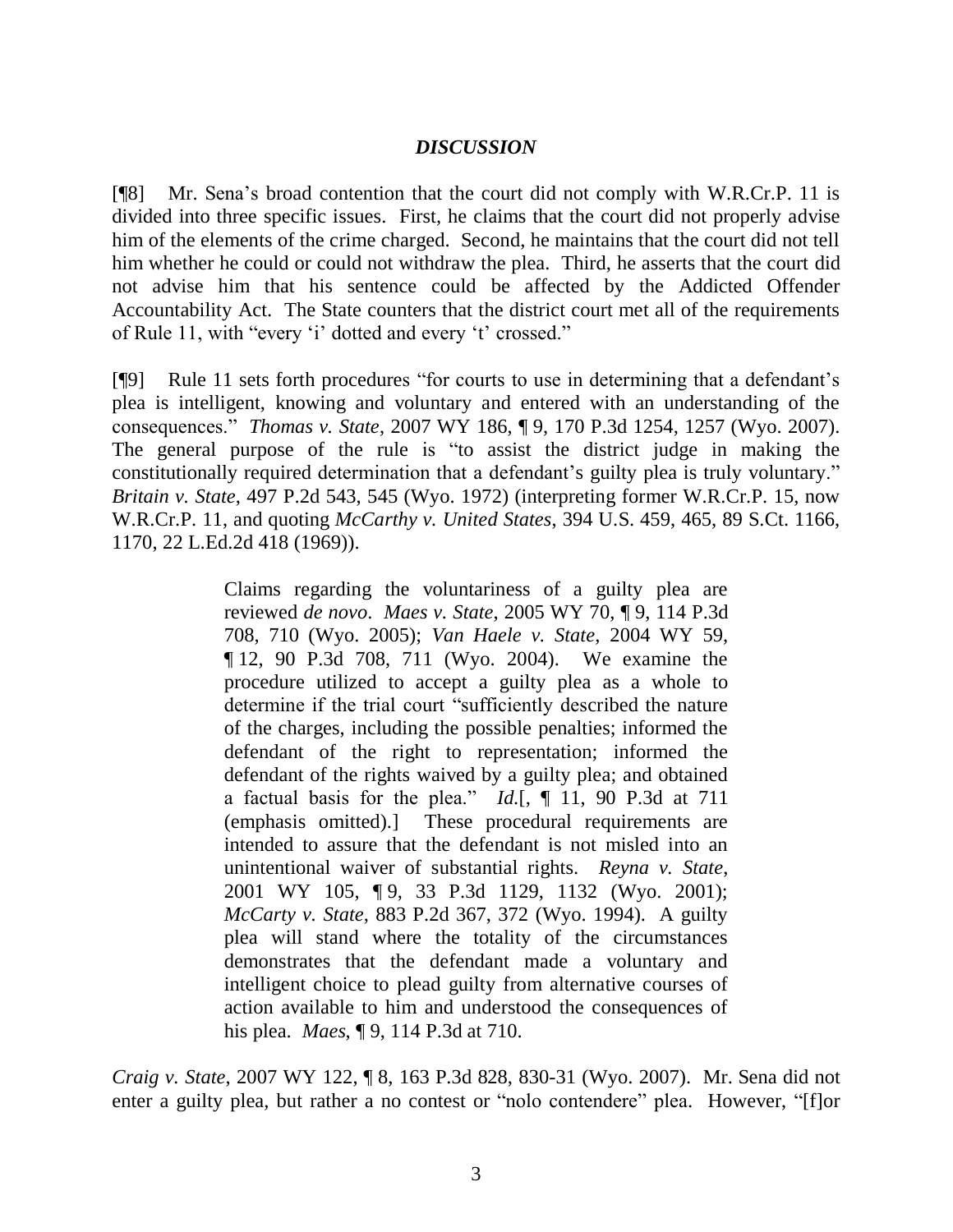purposes of appellate review, a nolo contendere plea is functionally equivalent to a guilty plea." *Major v. State*, 2004 WY 4, ¶ 11, 83 P.3d 468, 472 (Wyo. 2004). We therefore apply the same *de novo* standard of review.

[¶10] Rule 11 has been described as "lengthy and complex." *Reyna*, ¶ 7, 33 P.3d at 1131. Because Mr. Sena has raised three separate and discrete issues, it is unnecessary to quote or analyze the rule in its entirety. Instead, we will focus on those portions of the rule relevant to the issues raised by Mr. Sena.

## *Did the court err by failing to advise Mr. Sena of the nature of the crime charged?*

 $[$ [[11] Rule 11(b)(1) requires a court, when accepting a plea of guilty or nolo contendere, to "address the defendant personally in open court and . . . determine that the defendant understands . . . [t]he nature of the charge to which the plea is offered." We have explained that, "To be informed of 'the nature of the charge' means that the defendant must be aware of "what acts were necessary to establish guilt."" *Duke v. State*, 2009 WY 74, ¶ 23, 209 P.3d 563, 571 (Wyo. 2009) (quoting *Sanchez v. State*, 592 P.2d 1130, 1135 (Wyo. 1979)).

[¶12] After defense counsel indicated that Mr. Sena was prepared to enter a plea of no contest, the court began its colloquy with Mr. Sena, which included the following:

> THE COURT: The charge in this case is third offense domestic battery. The Information alleges that on August 13 of 2008 that you committed a third offense domestic battery on [your girlfriend]. The maximum penalty for that offense is five years confinement and a \$2,000 fine. Do you understand the charge against you and the maximum penalty?

THE DEFENDANT: Yes, Your Honor.

Mr. Sena claims that this did not adequately inform him of the nature of the charge against him because the "district court did not read aloud the full text of the statute charging Mr. Sena with third domestic offense triggering a sentence of up to five years."

[¶13] Mr. Sena offers no authority for the proposition that the court must read the full text of the statute to a defendant. Our precedent suggests otherwise. In *Reyna*, we deemed it sufficient for the court to inform a defendant that he was charged with "conspiracy to commit forgery," without reading the statute or listing the elements of either conspiracy or forgery. In doing so, we noted that the "change of plea hearing did not take place in a vacuum," *Id.*, ¶ 12, 33 P.3d at 1133, and therefore, we review "the totality of the circumstances" to evaluate whether a plea was properly accepted. *Id*., ¶ 9, 33 P.3d at 1132. Among the circumstances we considered were that Mr. Reyna was "an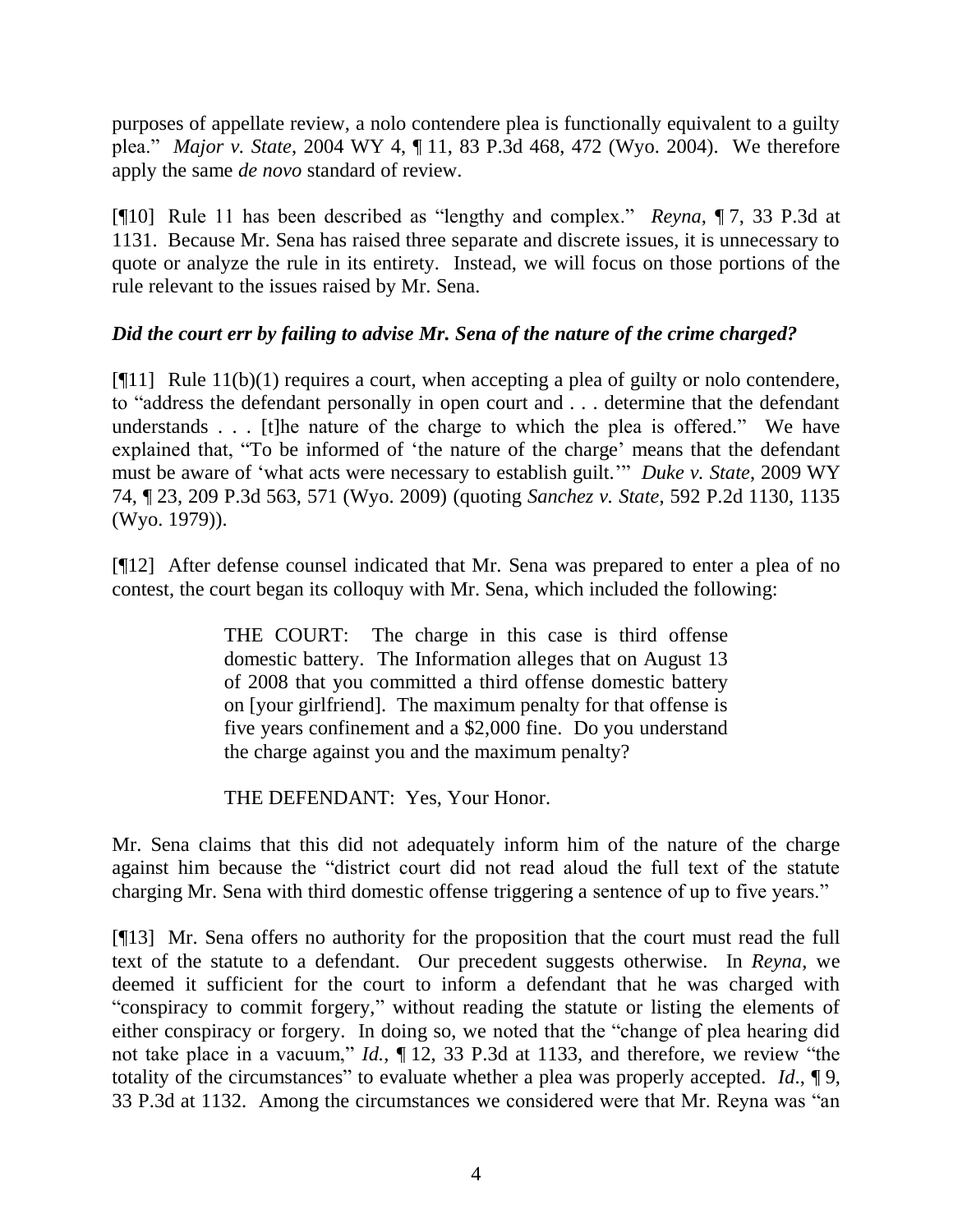experienced criminal, with three previous penitentiary sentences for felony convictions," and that he was "represented by an experienced public defender who reviewed the evidence and plea options with him." *Id*., ¶ 12, 33 P.3d at 1133. Given those circumstances, we were satisfied that the court had adequately advised Mr. Reyna of the nature of the charge against him.

[¶14] Similarly, Mr. Sena has a lengthy criminal history, including several previous convictions on charges of battery against household members. He was also represented by an experienced defense attorney, who informed the court that he had "gone over the affidavit of probable cause with Mr. Sena. And he does not contest it. He advises me that he does not contest those allegations, he just doesn"t have any memory as a result of his excessive drinking that night." Mr. Sena was adequately informed of the nature of the charge against him, and the court was not required to read to him the text of the statute.

[¶15] Mr. Sena also points out that the court did not ask him if he had been convicted of two previous instances of battery against household members, and further, did not inform Mr. Sena "that such prior offenses must be against a household member" in order to trigger the charge of "Battery – Third Offense Domestic." On this basis, Mr. Sena claims that the court did not adequately inform him of the nature of the charge against him. The record does not support this claim.

[¶16] Three times during the colloquy, the court informed Mr. Sena that the charge against him was "third offense domestic battery." Because his criminal history includes several previous convictions for domestic battery, we have no doubt that Mr. Sena understood the terms "third offense," "domestic," and "battery." Indeed, he explicitly confirmed that he understood the charge. Furthermore, Mr. Sena did not contest the allegations set forth in the affidavit of probable cause. Those uncontested allegations included the fact that Mr. Sena "has two previous convictions for domestic violence; one out of Colorado on 10-21-2004 and another on 10-05-2007 out of Laramie County." In light of all of the circumstances, we conclude that the court met the Rule 11 requirement of ensuring that Mr. Sena understood the charge of a third offense of battery against a household member.

# *Did the court err in not informing Mr. Sena whether he could or could not withdraw his no contest plea?*

[¶17] The provisions of Rule 11 pertinent to this issue read as follows:

(e) *Plea agreement procedure. –* 

(1) In General. – The attorney for the state and the attorney for the defendant or the defendant when acting pro se may engage in discussions with a view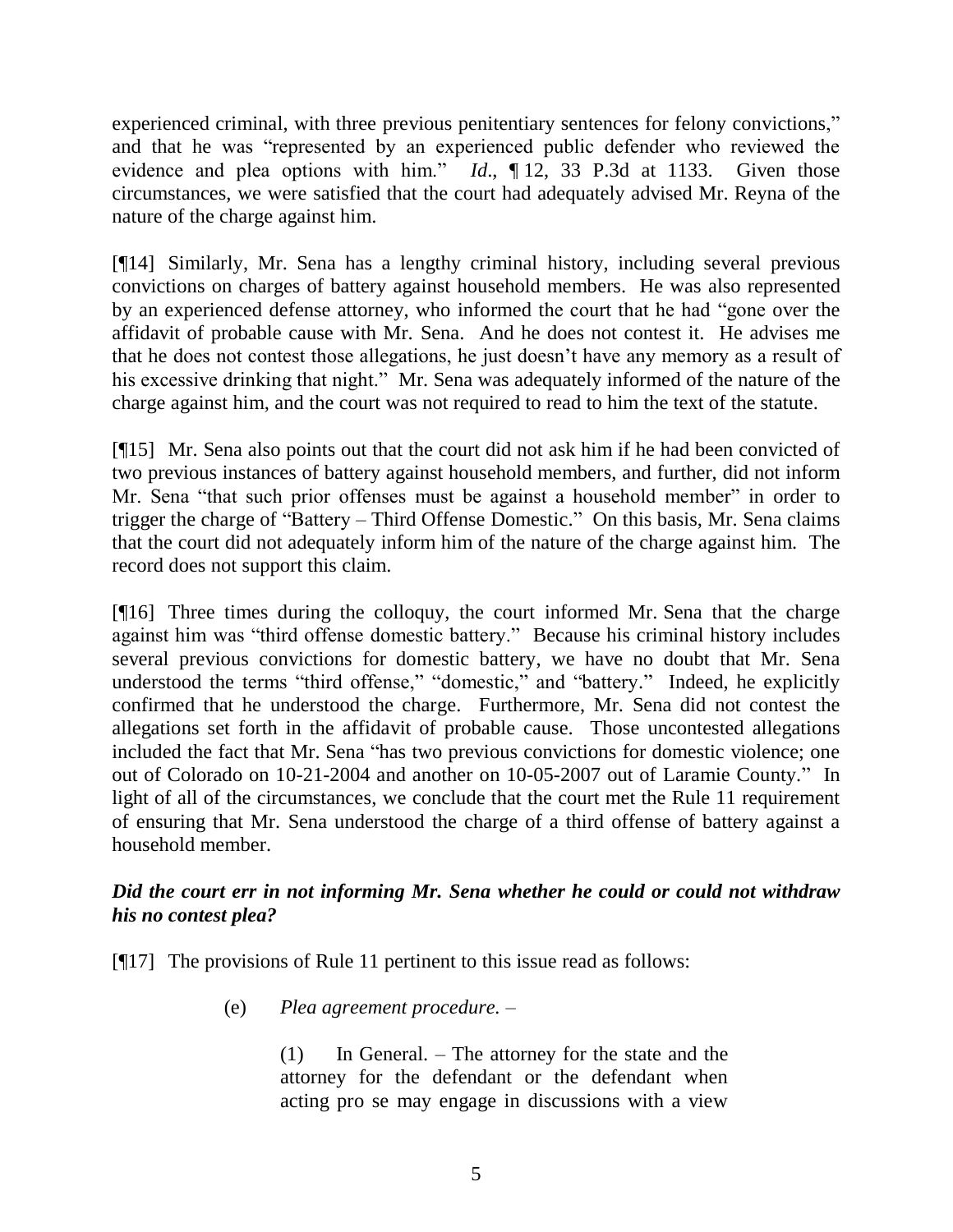toward reaching an agreement that, upon the entering of a plea of guilty or nolo contendere to a charged offense or to a lesser related offense, the attorney for the state will do any of the following:

> (A) Agree not to prosecute other crimes or move for dismissal of other charges;

> (B) Make a recommendation, or agree not to oppose the defendant"s request, for a particular sentence, with the understanding that such recommendation or request shall not be binding upon the court; or

> (C) Agree that a specific sentence is the appropriate disposition of this case. . . .

(2) Disclosure of Agreement; Decision of Court. – If a plea agreement has been reached by the parties, the court shall, on the record, require the disclosure of the agreement in open court. . . . If the agreement is of the type specified in subdivision (e)(1)(A) or (e)(1)(C), the court may accept or reject the agreement, or may defer its decision as to the acceptance or rejection until there has been an opportunity to consider the presentence report. If the agreement is of the type specified in subdivision (e) $(1)(B)$ , the court shall advise the defendant that if the court does not accept the recommendation or request, the defendant nevertheless has no right to withdraw the plea.

Mr. Sena maintains that these provisions of Rule 11 require the court to tell him whether he could or could not withdraw his plea if the court did not accept the recommendation or request.

[¶18] Mr. Sena does not indicate whether his plea agreement was of the type specified in Rule 11's subdivision (e)(1)(A), subdivision (e)(1)(B), or subdivision (e)(1)(C). His position therefore appears to be that, no matter what kind of agreement was reached, the court was required to advise him whether or not he would be able to withdraw the plea. This position is contrary to the language of Rule 11.

[¶19] Pursuant to subdivision (e)(2) of Rule 11, the court is required to advise the defendant that he has no right to withdraw his plea only if the plea agreement is "of the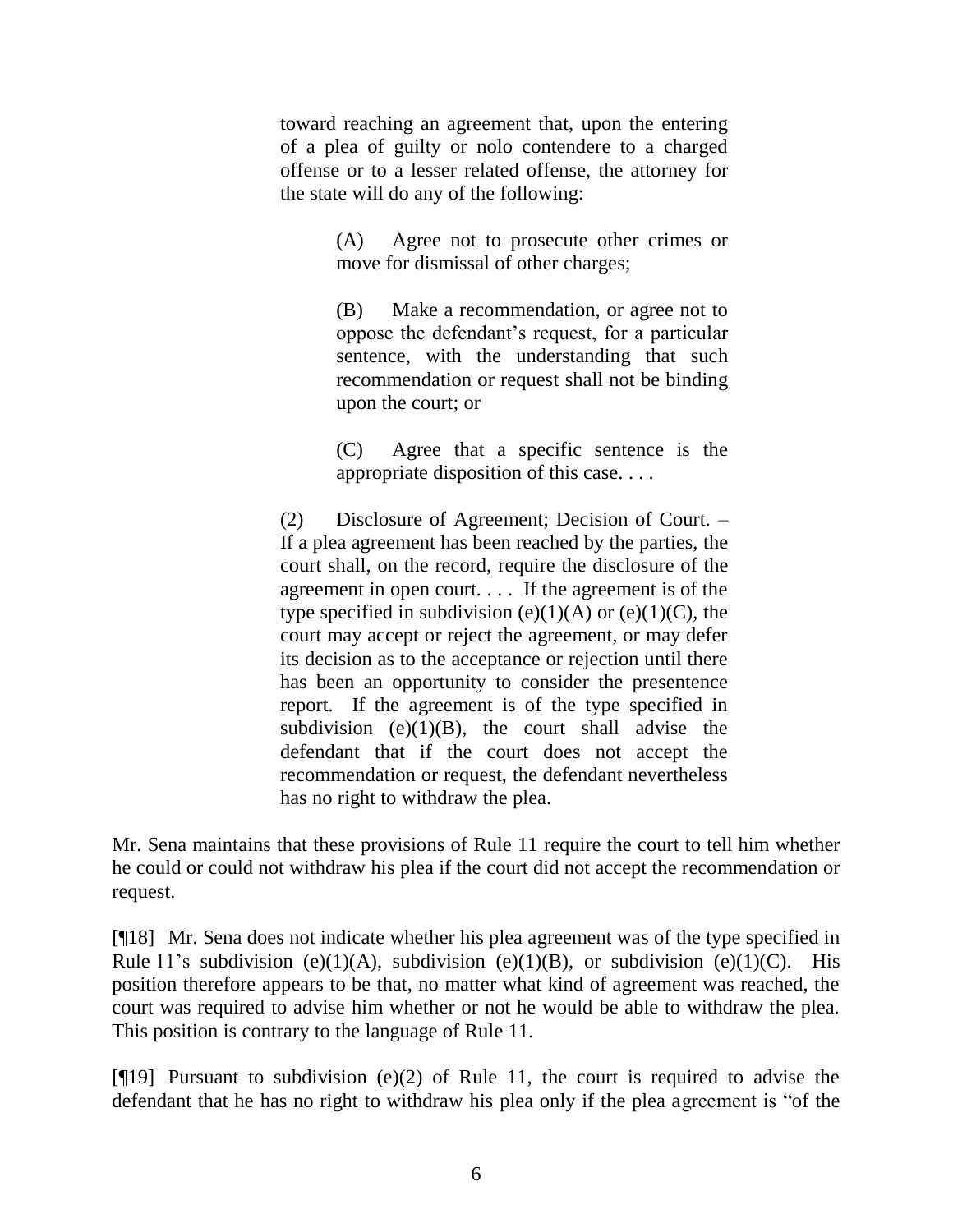type specified in subdivision (e) $(1)(B)$ ." This advisement is therefore required only if the attorney for the State agrees to "[m]ake a recommendation, or . . . not to oppose the defendant's request, for a particular sentence, with the understanding that such recommendation or request shall not be binding upon the court." In Mr. Sena"s case, defense counsel made it clear that the agreement was not of the type specified in subdivision  $(e)(1)(B)$ . The agreement was a "limited one" because the attorney for the State had made

> no agreement as i[t] relates to sentencing; however, there is an agreement to release Mr. Sena on all the – on his own recognizance on all of the bond conditions that were previously set . . . but with the additional requirement that he participate and successfully complete the Transitions Residential Treatment Program here in Cheyenne. . . . So there is no agreement on sentencing, but there is an agreement to release him to the treatment program today.

Responding to questions from the court, the prosecutor agreed that this was an accurate description of the agreement, and Mr. Sena confirmed that it was consistent with his understanding of the agreement.

[¶20] Because Mr. Sena"s plea agreement was not "of the type specified in subdivision (e) $(1)(B)$ ," the court was not required by Rule 11 to advise Mr. Sena whether or not his plea could be withdrawn. The court could have given such advice and, under other circumstances, it may be prudent to do so. In Mr. Sena"s case, however, everyone knew that there was no agreement as to sentencing, and the court made it clear to Mr. Sena that he would be sentenced at the court"s discretion. The district court did not err by failing to tell Mr. Sena whether his plea could be withdrawn.

# *Did the court err by failing to advise Mr. Sena about the potential impact of the Addicted Offender Accountability Act on his sentence?*

[¶21] The portion of Rule 11 relevant to this issue requires the Court to determine that the defendant understands "the mandatory minimum penalty provided by law, if any, and the maximum possible penalty provided by law and other sanctions which could attend a conviction." W.R.Cr.P. 11(b)(1). To reiterate a point noted above, the broad purpose of Rule 11 is "to allow the judge to determine whether the defendant entered the plea voluntarily," and to be truly voluntary, a plea must be made "with an understanding of the consequences of the plea." *Major*, ¶ 11, 83 P.3d at 472.

[¶22] Mr. Sena asserts that he was not adequately advised of the maximum possible penalty because he was not informed of the potential impact on his sentence of Wyo. Stat. Ann. § 7-13-1303, part of Wyoming's Addicted Offender Accountability Act.